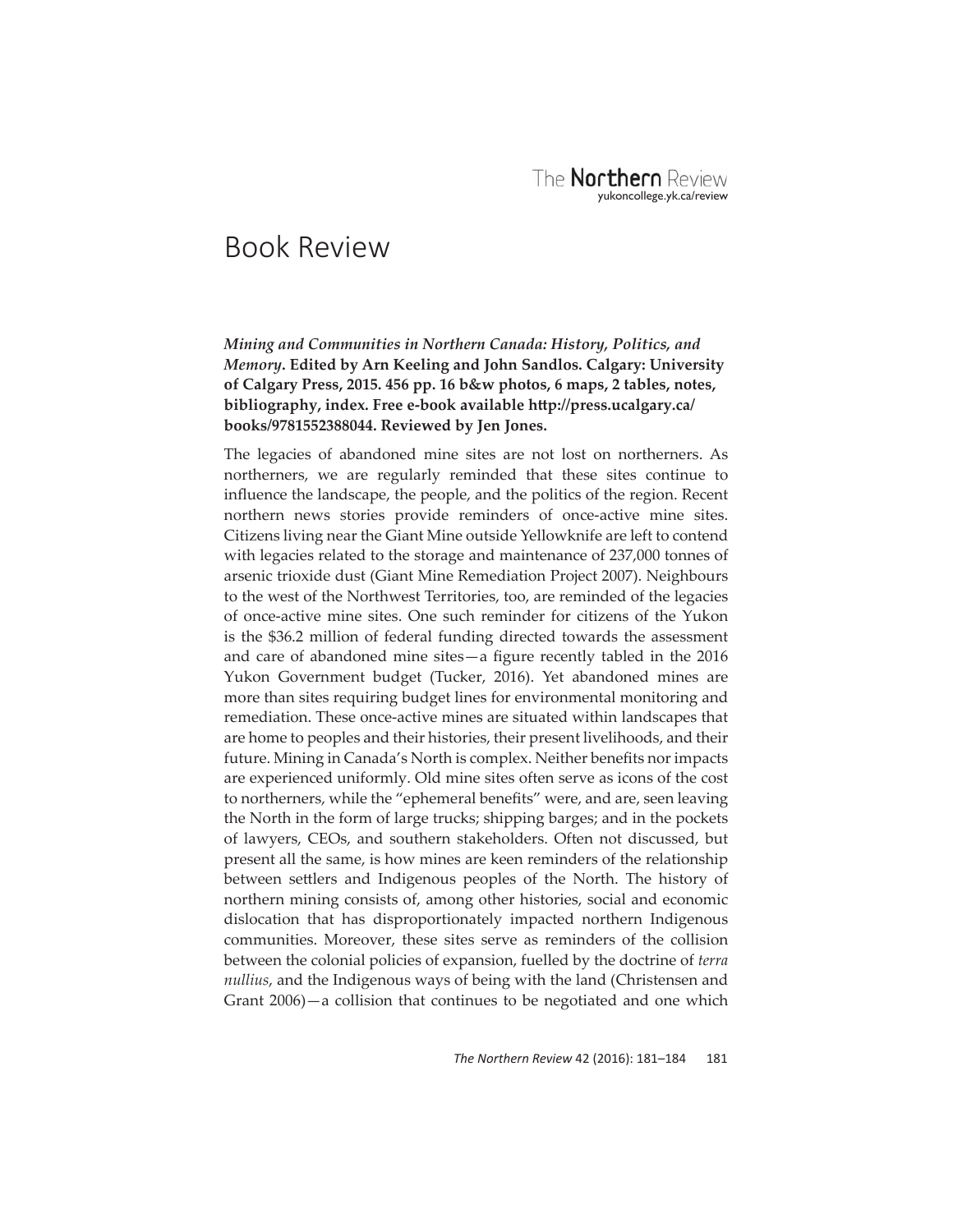Arn Keeling and John Sandlos, the editors of *Mining and Communities in Northern Canada: History, Politics, and Memory*, seek to explore.

Keeling and Sandlos bring together twelve chapters that illustrate the nuanced mining legacies beyond "toxic sites, tailing ponds and waste rock dumps" (4). Drawing on their backgrounds as historian (Sandlos) and historical geographer (Keeling), the editors have brought together authors who trace the histories and legacies of mine developments in Canada's North (three territorial and two provincial Norths). Contributions to this book focus on the human interface with abandoned mines, including both past and present histories. While the editors aimed to situate the "contemporary mineral boom  $\ldots$  into a critical historical context" (4), they really illuminate the often overlooked human component to abandoned mines.

For the most part, the contributing authors participated in the "Abandoned Mines in Northern Canada" research project, which is based at Memorial University of Newfoundland. With a focus on abandoned mines, authors explore the multiple impacts of mining in northern communities including the "often neglected historical experiences of northern native communities and their experiences with mineral development (4). Many of the chapters relay stories of changes to the land and the culture, drawing upon perspectives of northern Indigenous peoples, governments, and industry. Like the North itself, the chapters are diverse. Included are personal and community experiences, issues of governance, and persistent legacies specific to the closure of a mine.

The book is divided into three sections. Section 1, "Mining and Memory," relies heavily on oral contributions made by northerners. It tells of complicated relationships forged between northern Indigenous peoples and mine developments. As authors of this section write, there is not one story line; stories are not straightforward, and who is writing the story often determines what is highlighted. This is explored and illustrated by a number of authors, including Sandlos who, through the title of his contribution "A Mix of the Good and the Bad: Community Memory and Pine Point Mine," captures the complexity of memory and legacy. Yet he and the other contributors to this book require a full reading to understand that the relationship of legacy and memory is complicated. Entwined with nostalgic stories of mining families and opportunities is the challenge to culture and self-determination. As Sandlos (158) argues, complex legacies are not to be "misinterpreted as an apologia for a development." Instead, as authors of this section identify, stories told by northerners serve as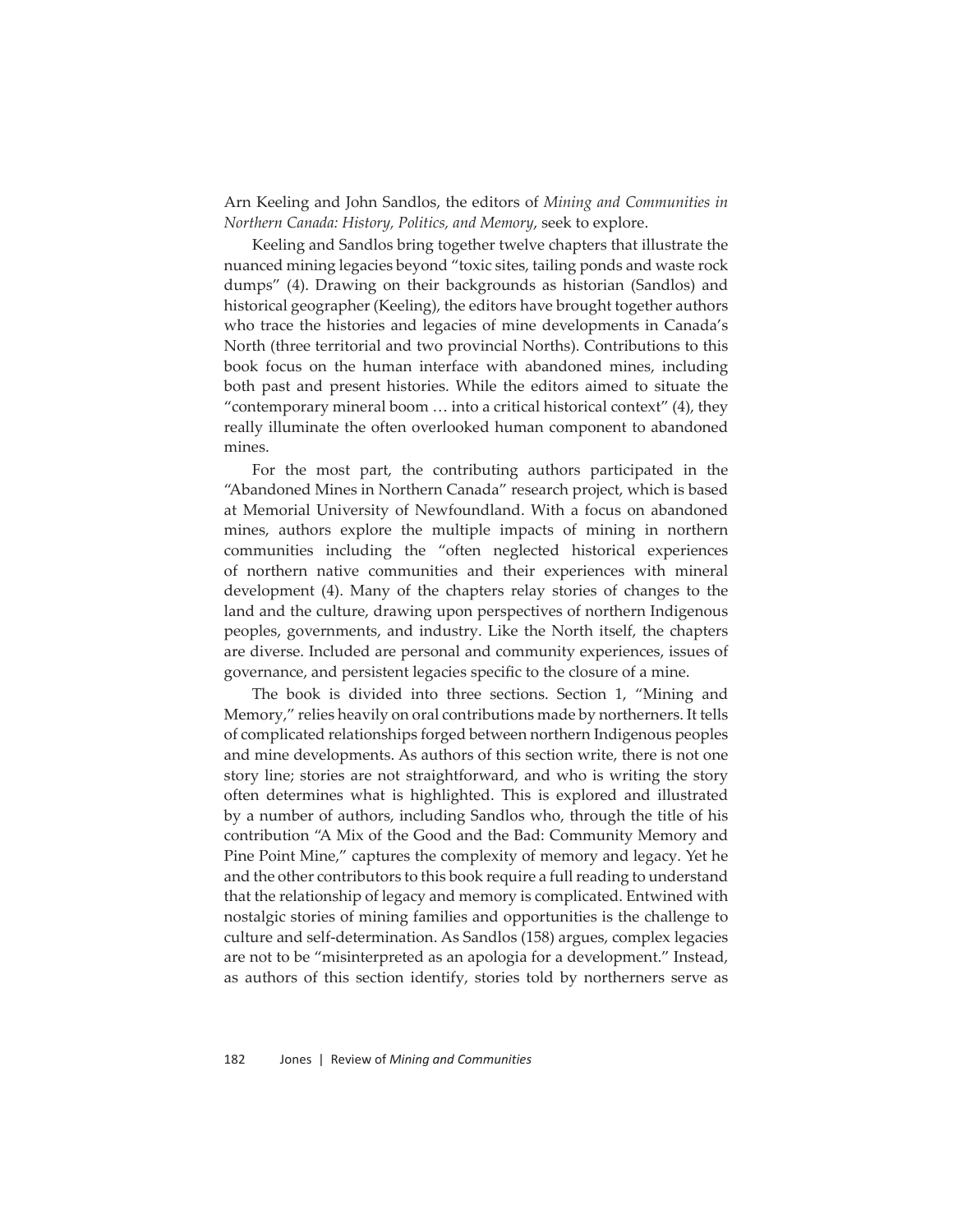a reminder that communities often experience impacts not tangible or perceptible to those from "outside."

Section 2 stretches legacy to include attention to latent colonialism. In this section, authors explore the changing relationship between northern Indigenous governments and mining companies, with a focus on the interface between Indigenous rights, sovereignty, and resource development. Authors Andrea Procter, Tyler Levitan, and Emilie Cameron draw upon both past mine developments and the recent increase in use of impact and benefit agreements (IBAs) to reflect on the changing power relationships between northern Indigenous populations, mining companies, and governments. These authors reveal the complexity of IBAs, furthering the editors' aim to illustrate the multiple perspectives of mining while attending to the asymmetrical distribution of power and benefits. In this section, authors remind us that IBAs or other agreements have the ability to bring meaningful benefits to northerners, while simultaneously distancing the same peoples from the land that provides for their well-being and culture.

The book concludes with three contributions in a se ction called "Navigating Mine Closures." Here, authors weigh in on the process of closure and how closure informs (or fails to inform) future decision making. Our attention is drawn to the memories of individuals still living in the area of abandoned mines. Yet, as Heather Green's contribution illustrates, these memories are not homogenous, once again highlighting the diversity of perspectives that exist among northern peoples.

For many, *Mining and Communities in Northern Canada: History, Politics, and Memory* will be a welcome contribution to the scholarship of mining, northern Canada, and Indigenous relations. It is a thoughtful collection of authors who reflect on how mining in the North is not easily navigated, including the historic and current relations between Indigenous and non-Indigenous peoples. Not lost on the contributing authors is the diversity and complexity of the history and legacy of mining in Canada's North. This diversity and complexity is mirrored in the twelve different mine sites used as case studies. Yet, while each chapter is bound by its own thesis, there is a convergence among authors. It occurs in the telling of northern Indigenous experiences, an often-neglected aspect in the annals of old mine sites. It is also worth noting that some of the contributing authors are northerners themselves. For them, abandoned or closed mines are not merely research projects; they are known sites that have impacts on the people they know and the town they live in—a contribution worth considering as we move research forward in a time that recognizes